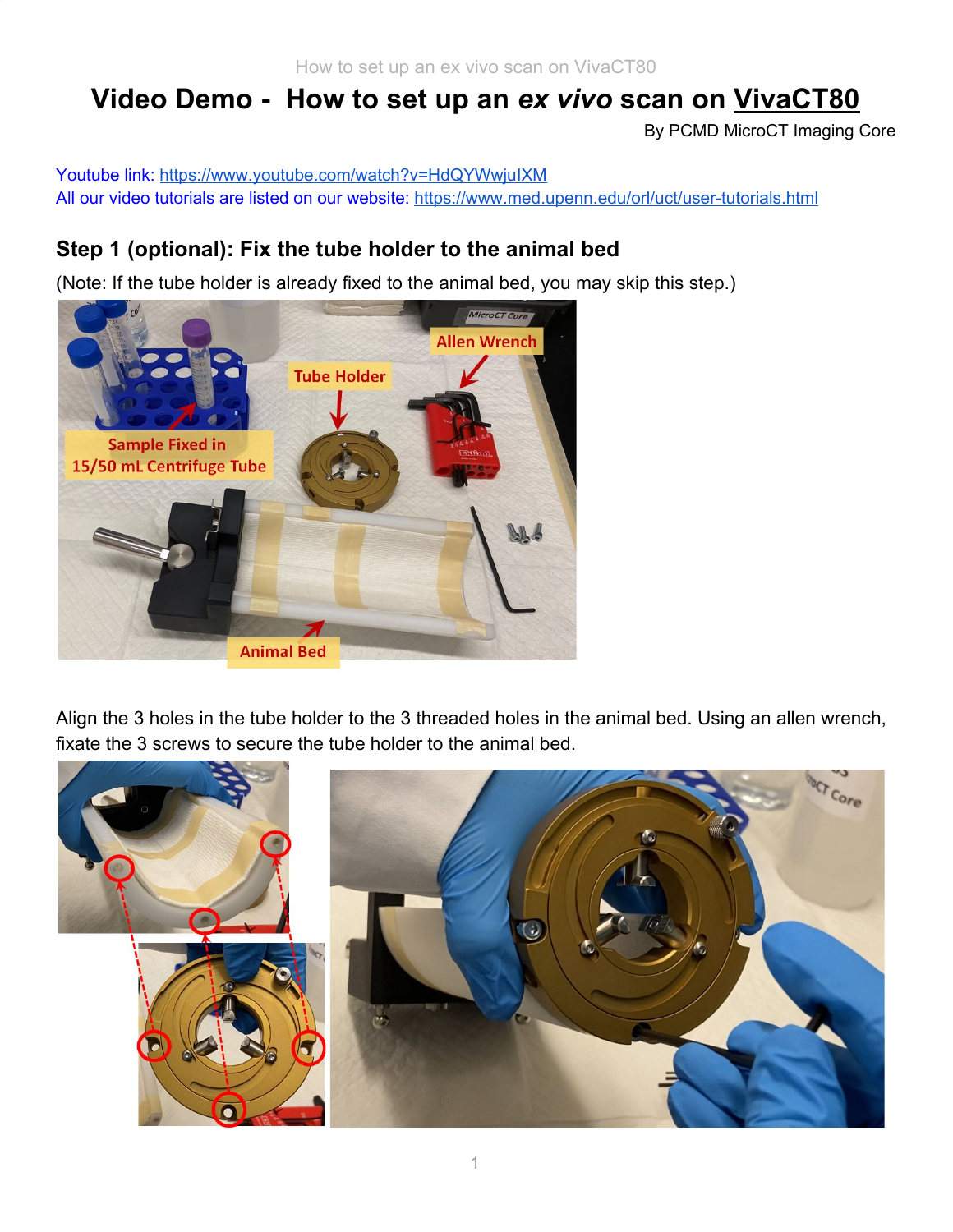### **Step 2: Fix the centrifuge tube to the tube holder**

**1.** Insert the centrifuge tube (15mL or 50 mL) into the tube holder.



**2.** Loosen or adjust the screw accordingly to ensure your tube fits securely in the tube holder.



Note: If the screw is too tight to adjust, use an allen wrench to loosen the 3 screws in the inner circle.

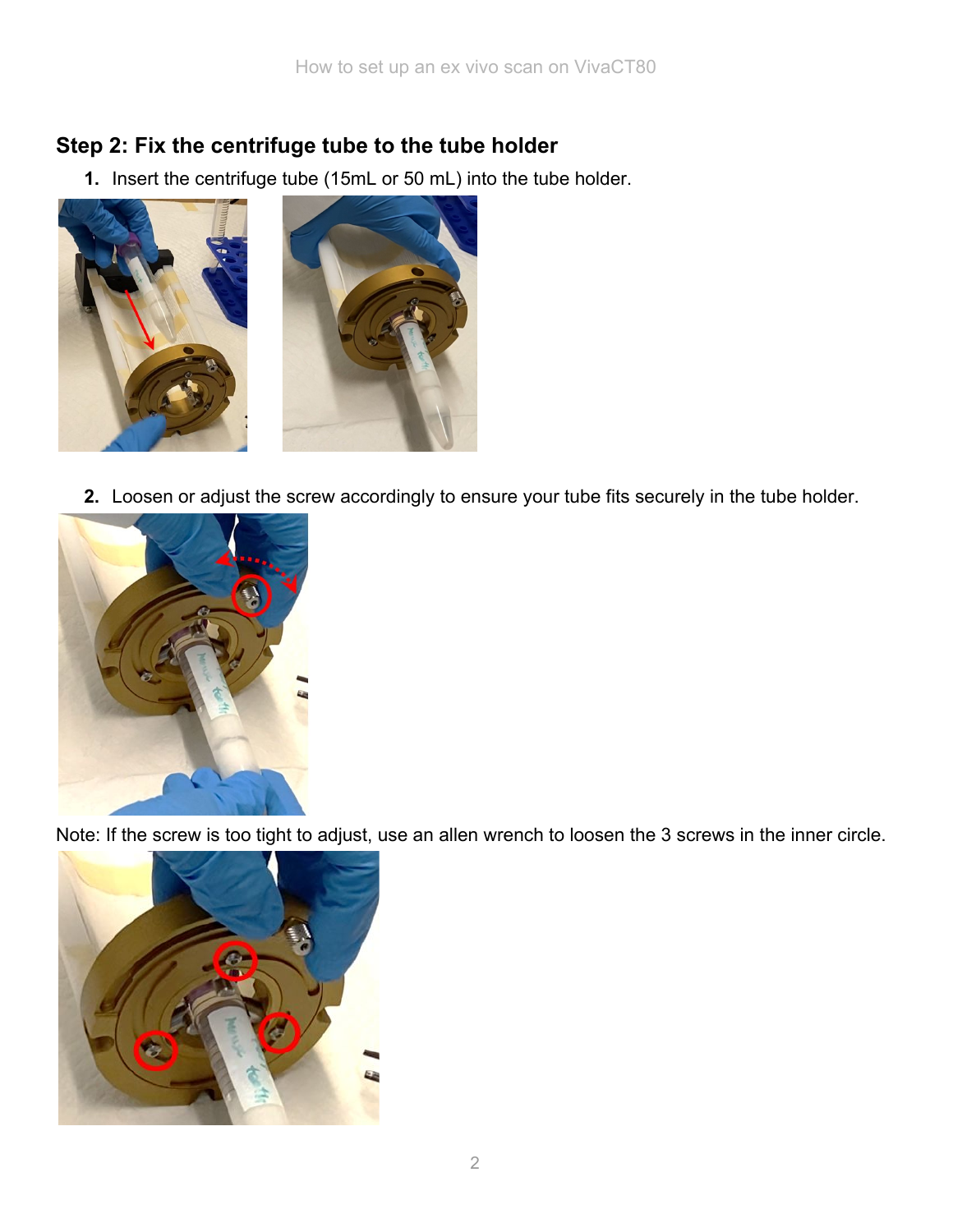#### **Step 3: Load your sample into the VivaCT80 scanner**

**1.** You may open the hood only if the screen shows "OPEN ACCESS!".



**2.** Place the animal bed onto the scanner track.





**3.** Lock the secure handle on the animal bed to the scanner track, and then close the hood.